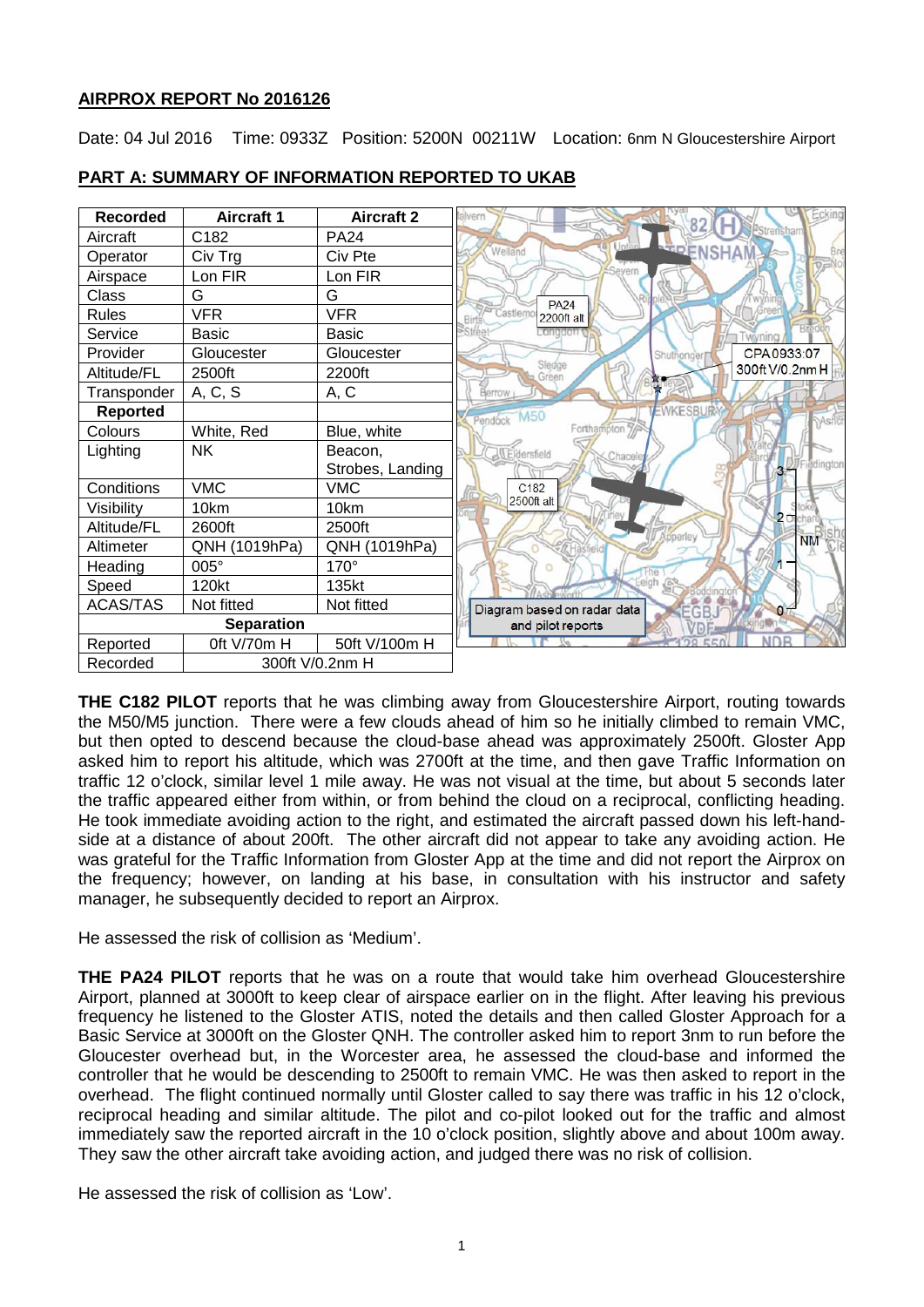**THE GLOSTER APPROACH CONTROLLER** reports that he was providing a Basic Service to the C182 heading northbound and the PA24 tracking south. Both pilots reported similar levels, and radar returns made him suspect that they were in a collision hazard situation, so he passed mutual Traffic Information. He later heard that the C182 would be filing an Airprox.

#### **Factual Background**

The weather at Gloucestershire Airport was recorded as follows:

EGBJ 040920Z 24007KT 210V270 9999 FEW036 18/12 Q1019=

#### **Analysis and Investigation**

#### **CAA ATSI**

The C182 had just completed a touch-and-go at Gloucestershire Airport and was returning to his base. At 0930:15 the pilot reported back on frequency with Gloster Approach and a Basic Service was agreed. The PA24 was tracking south in receipt of a Basic Service from Gloster Approach at 3200ft. At 0931:08, 11.5nm north of Gloucestershire Airport, advised that they were descending to 2500ft (Figure 1 – all levels shown are FL).



Figure 1 – Swanwick MRT – 0931:08

At 0932:41 (Figure 2), Gloster App asked the C182 pilot to report their level which was reported as 2700ft, and then passed Traffic Information to both pilots, advising that he believed them to be opposite direction, in each other's 12 o'clock position at 1nm. The controller ended that call and almost immediately, at 0933:00, the PA24 pilot reported visual with the C182 (Figure 3).



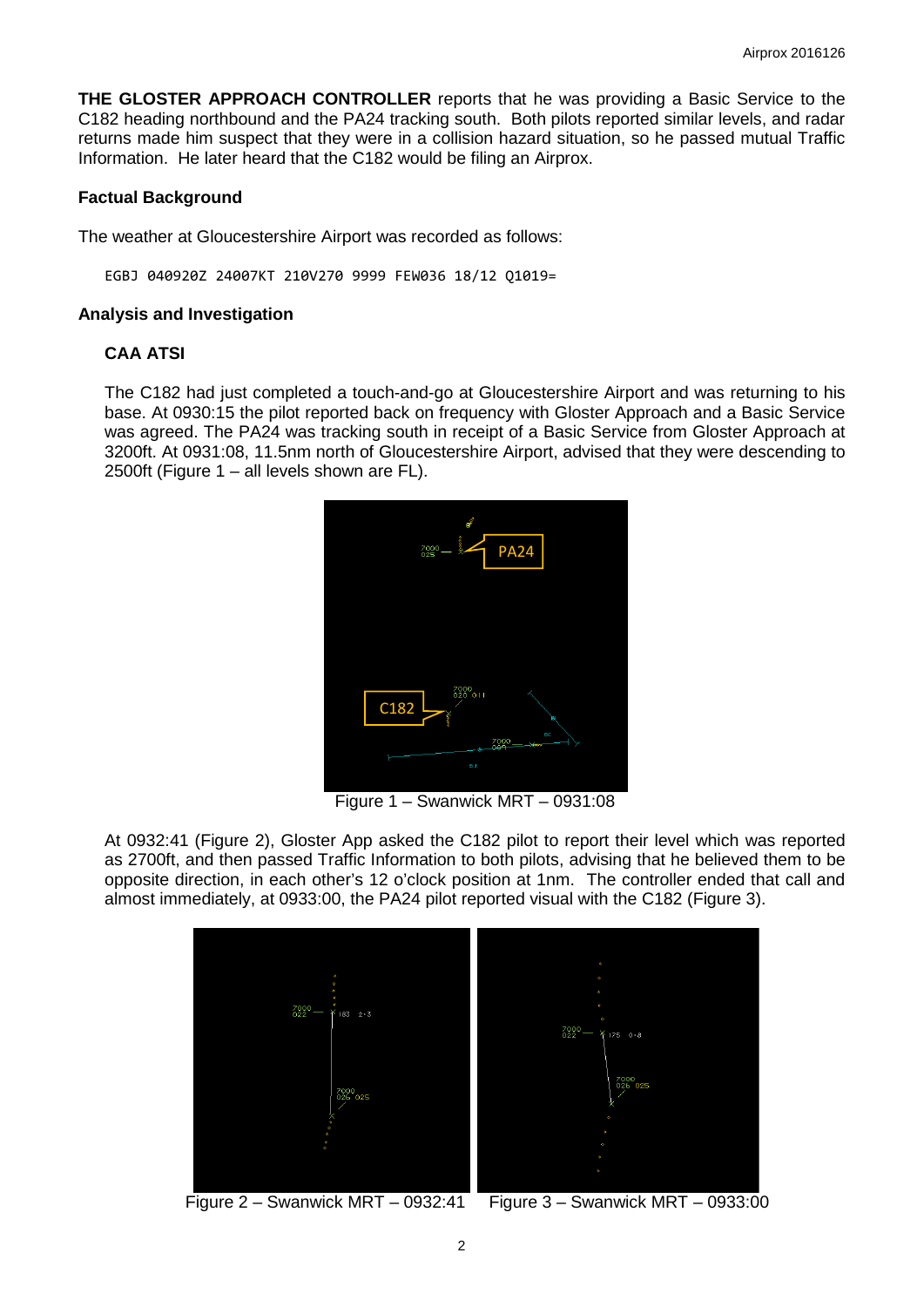CPA was assessed, due to the sweep rate of the area radar, to have taken place between 0933:07 and 0933:10, with a minimum distance of 0.2nm laterally <300ft vertically (Figures 4 & 5).





Although the controller was providing an approach service without the use of surveillance equipment, there is a radar display available to them for "situational awareness" within the Gloucestershire ATC VCR where they are located. Based on the evidence available to the controller, they believed there to be a risk of collision and so passed precise Traffic Information as if it were surveillance derived.

Both aircraft were operating VFR in Class G airspace, and as such the pilots were responsible for their own collision avoidance.

#### **UKAB Secretariat**

The C182 and PA24 pilots shared an equal responsibility for collision avoidance and not to operate in such proximity to other aircraft as to create a collision hazard<sup>[1](#page-2-0)</sup>. If the incident geometry is considered as head-on or nearly so then both pilots were required to turn to the right<sup>[2](#page-2-1)</sup>.

### **Comments**

### **The C182's Operating Authority Safety Manager**

The student took appropriate avoiding action on visual contact, and the action by the Gloucester controller to provide a warning call in the form of Traffic Information undoubtedly assisted in allowing the student to acquire visual contact. Despite not reporting the Airprox on frequency, Gloucester ATC were subsequently notified by telephone.

### **Summary**

An Airprox was reported when a C182 and a PA24 flew into proximity at 0933 on Monday  $4<sup>th</sup>$  July 2016. Both pilots were operating under VFR in VMC, and both were in receipt of a Basic Service from Gloster Approach.

<span id="page-2-1"></span>

<span id="page-2-0"></span><sup>&</sup>lt;sup>1</sup> SERA.3205 Proximity.<br><sup>2</sup> SERA.3210 Right-of-way (c)(1) Approaching head-on.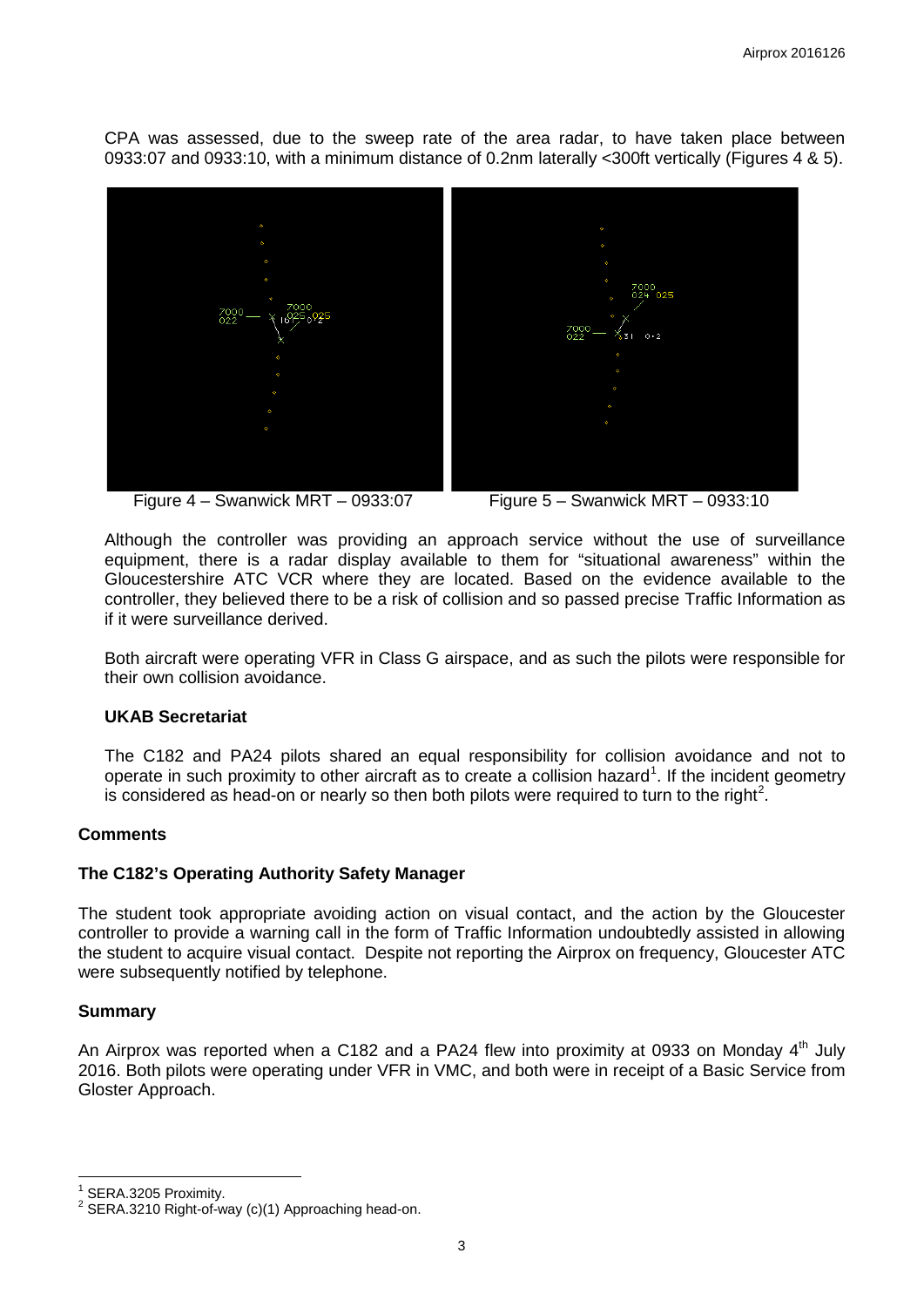## **PART B: SUMMARY OF THE BOARD'S DISCUSSIONS**

Information available consisted of reports from the pilots of both aircraft, transcripts of the relevant RT frequencies, radar photographs/video recordings, reports from the air traffic controllers involved and reports from the appropriate ATC and operating authorities.

The Board first looked at the actions of the C182 pilot. He was receiving a Basic Service from Gloster and, once given Traffic Information on the reciprocal traffic, was able to see it and take timely avoiding action. Likewise, the PA24 pilot was also given Traffic Information and was then able to see the C182, albeit he perceived no action was necessary because the C182 pilot had already turned away. That being said, and notwithstanding the timely calls by ATC, because they were both on the same frequency, members wondered whether, on hearing each other's radio calls, the pilots could have independently assimilated earlier that they were in conflict thereby building their own situational awareness. Noting that under a Basic Service the controller was not obliged to give Traffic Information, the Board highlighted that if he had not, then being in Class G airspace meant that seeand-avoid would have been the only mitigation against mid-air collision in this case. In this respect, it seemed likely that cloud between the two aircraft probably obscured their view, meaning that they saw each other later that would have been ideal; a timely reminder to avoid clouds by a sufficient margin to ensure that lookout is not compromised.

GA members noted that neither aircraft carried electronic conspicuity systems, and thought that this was a good example of the usefulness of such equipment had it been fitted given that it would have alerted the pilots to the presence of the other before they could see around the cloud. The Chairman noted that devices such as PilotAware (other systems are available), were rapidly coming onto the market at very affordable prices, were easy to install as stand-alone units, and offered real enhancements to situational awareness of other appropriately equipped aircraft; he urged all pilots to consider the feasibility of installing such units.

Turning to the Gloster controller, the Board was very aware that he was not obliged to keep a track of aircraft on a Basic Service and only had access to a radar feed for situational awareness purposes. They commended him for his pro-active controlling, and considered that his actions in warning the respective pilots had undoubtedly led to them seeing each other early enough to take action.

In looking at the performance of the relevant barriers to mid-air collisions, the Board thought that airspace design was not a factor, and that ATC threat awareness and management had worked well in this case. As discussed above, neither aircraft had any form of TAS, and so this barrier was not available. Ultimately, although both pilots did see each other in the end, the Board thought that the cloud had probably obscured their view, thus preventing an earlier sighting, and so they assessed see-and-avoid as only being partially effective.

Finally, in determining the cause, the Board thought that both pilots had probably seen the other aircraft as early as could be expected in the circumstances and so this incident was best described as a conflict in Class G, resolved by the C182 pilot. The risk was assessed as Category C, timely and effective action had been taken to ensure that there had been no risk of collision.